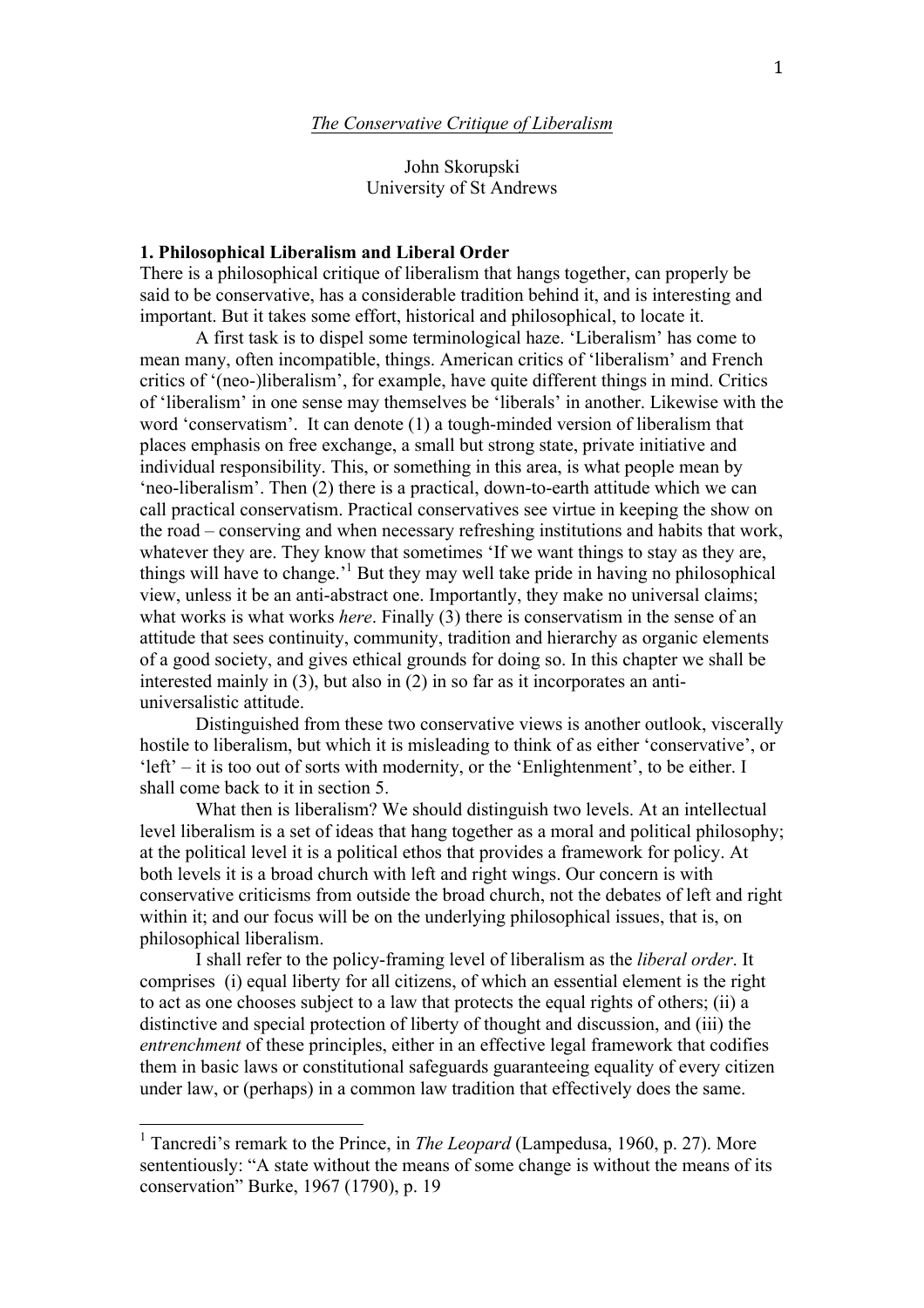Behind the liberal order have stood ideas that flow from a long philosophical tradition. They can be traced back to natural law theorists, and philosophers such as Locke or Montesquieu. However, while important elements of liberalism were present in early modern Europe they came together in the specific unified form, which I shall describe as *philosophical liberalism*, <sup>2</sup> only after the French Revolution. One important feature of this new outlook is that liberals came to recognize dangers on the left as well as on the right, and to seek principled grounds on which to distinguish themselves from both. Another is that they took on board philosophical and romantic critiques of the Enlightenment. By the same token, it was also in the nineteenth century that significant criticisms of philosophical liberalism emerged on the left as well as on the right.

With this context in mind we can set out the philosophical liberalism that conservatives reject. Think of it as comprising three principal tenets, intertwined and all contested by one or another kind of philosophical conservative:

- Individualism in ethics. This is the view that all value and right reduces to value of or for individuals, or to the rights of individuals.
- A doctrine of equal respect for all human beings based on the belief that all are equally capable of self-governance.
- A doctrine of liberty of thought and discussion based on belief in the unrestricted autonomy of reason – that is, the rational capacities of individual people – as the sole and sufficient canon of objective truth.

It is easy to pay lip service to these theses; taken seriously they are strong doctrine. Their shape and strength will become clearer as we consider criticisms. However, before coming to them let me note some other limits that I am placing on the liberalism that critics target.

First, I have not included the right to democratic participation as a defining part of liberal political order. We may think that democratic rights of participation in collective self-government follow from the basic philosophical outlook of liberalism that I have just described; alternatively, that if they do not then they should simply be added to the liberal order on good grounds of their own. Either way we tend to think of 'liberal democracy' as a package deal. However the idea that liberalism and democracy are necessarily linked is quite a recent development. It is not obvious that liberalism entails democracy or indeed that democracy entails liberalism.<sup>3</sup> Many liberals have worried that democracy might turn out to be incompatible with liberal order, and if it is, they have been ready to prefer liberalism to unrestricted democracy. The view that democracy could be inimical to liberty was influential at least to the end of World War II, deriving, earlier, from the *Federalist* Papers, then Tocqueville's account of democracy in America and, later and more dramatically, from the experience of political cataclysm in early twentieth-century Europe.

To highlight the conceptual distinction between democracy and liberal order, imagine a meritocracy in which the ruling class is selected on a self-perpetuating basis

 $2$  Or 'classical' liberalism – where by the word 'classical' I refer to the philosophical liberalism that emerged at this time, not to an economic theory of free markets. (See, for example, the distinction Mill makes, in *On Liberty*, ch 5, para. 4, between the liberty principle which he there argues for, and the doctrine of free trade which, as he says, rests on different grounds; compare his nuanced discussion of *laisser-faire* in the *Principles of Political Economy*, Bk V, ch. 11.)

<sup>&</sup>lt;sup>3</sup> In the 1920s Carl Schmitt's aim was to "rescue democracy from its overlay of liberal elements" (quoted in Holmes 1993, p. 49).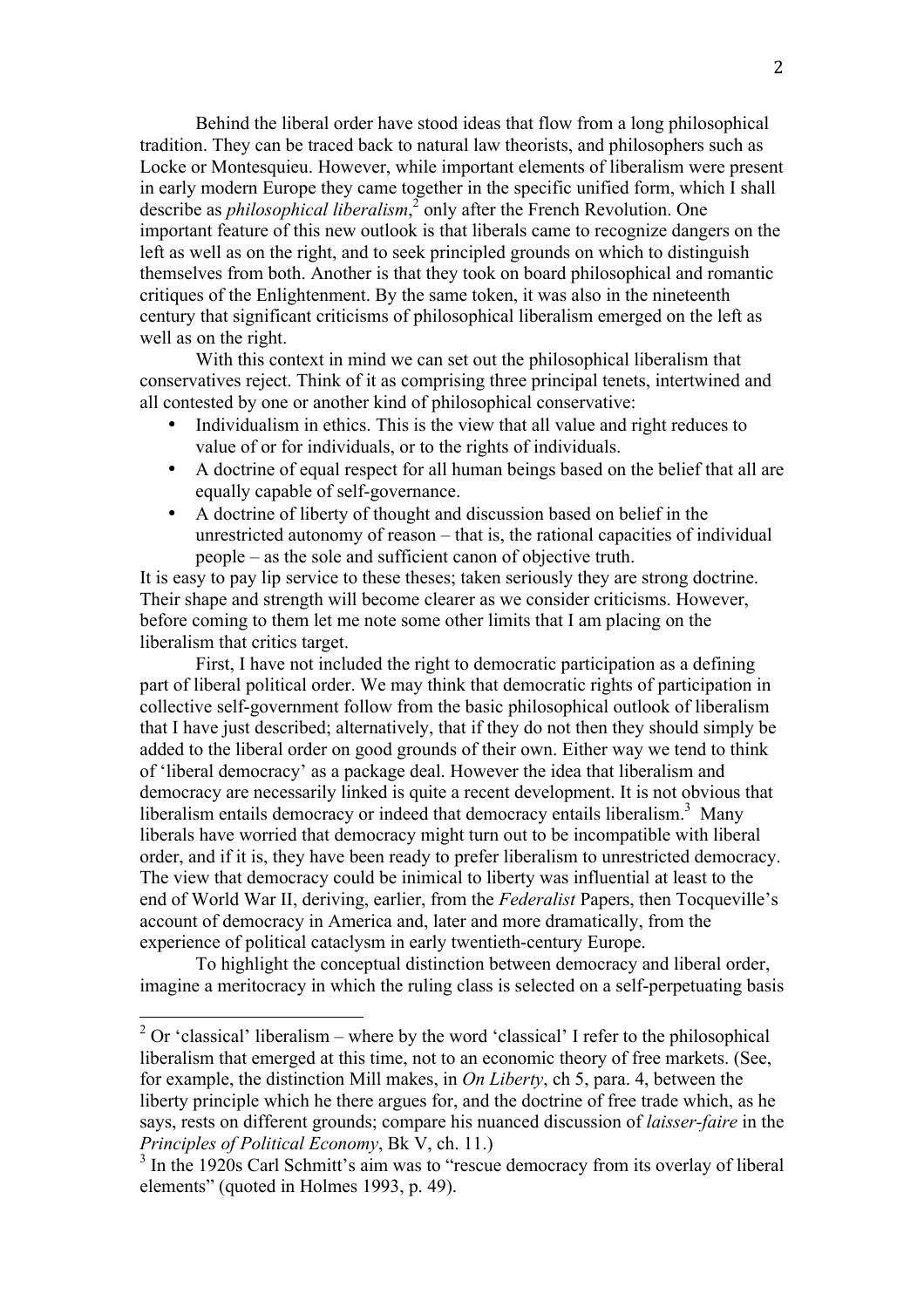by open examination, with no discrimination by class, gender, race etc. It nonetheless runs a liberal state. It honours the tenet of equal liberty by placing no restriction on entry to the examination and promoting strictly according to talent, and it entrenches negative liberty and liberty of thought and discussion. Hegel's conception of the role of the civil servant estate within his ideal constitution is not so far from this. He was highly critical of the philosophical liberal's first tenet – liberal individualism – and of democracy; but he was nonetheless a proponent of liberal order, though a conservative one. An interestingly similar standpoint seems to be evolving in some intellectual circles in China.<sup>4</sup> So conservatives may approve liberal order without approving either philosophical liberalism or democracy; philosophical liberals may reject democracy in whole or part; and democrats may reject liberalism.

True, one can argue that the liberal's philosophical thesis of equal respect creates at least a *prima facie* case for unconditional equal rights of political participation. And at the empirical level one can argue – contrary to evidence brought up by those who disagree – that once the right social conditions have been reached, democracy is not only a stable long-term setting for liberal order but also a reliable one. I myself find both these arguments quite plausible. Here however we are focusing on the conservative critique of philosophical liberalism itself, and this will not require us to examine its relationship to democracy, except at the very end.<sup>5</sup>

Turning to a second point: I take philosophical liberalism to hold that the three normative theses outlined above are quite simply *correct*, hence in principle universally applicable – relevant to all societies at least in respect of setting goals for social development. Importantly, this epistemological claim is quite compatible with empirical recognition that the historical and social conditions for liberal order must be right. Still the historicism of a liberal like Mill in this regard, however striking, is very different to the standpoint of a practical conservative, who endorses and works to maintain the liberal political order only as 'what works here.' For a philosophical liberal, liberal order is universally the ideally best order; it's just that a process of development must take place for a civil society that can maintain it successfully to emerge. In contrast, a practical conservative may well simply regard the three liberal theses as what *we* have come to accept, *our* historically-arrived-at consensus, the tenets that have come to form the cementing allegiances of *our* society. This antiuniversalistic stance will reject or at least eschew the third thesis in its unrestricted liberal version. It is sceptical or agnostic about the claims of natural reason as a canon of truth. In so far as it defends liberal order it will endorse freedom of thought, but not the epistemological underpinnings a philosophical liberal provides for it. Practical conservatism can defend established and continuous liberal traditions; it just does not make any universal claims for them. This is likely to make a difference at the level of policy: a practical conservative might well be against liberal intervention, for example, in cases where even a historically minded liberal favours it.

We could make objectivism about the truth of the three tenets explicit as a fourth tenet of philosophical liberalism; however as just noted it is implicit in the third. Note also that on this account of philosophical liberalism the rather popular idea that liberalism is based on rejection of the objectivity of values is misguided. A better picture is that non-objectivist forms of liberalism are a strategic retreat from classical

 <sup>4</sup> See Daniel Bell and Li Chenyang (eds), 2013. A number of papers in this volume make the case for varying degrees of liberal meritocracy.

<sup>&</sup>lt;sup>5</sup> I consider what arguments for and against democracy can be made from a liberal standpoint in Skorupski 2013.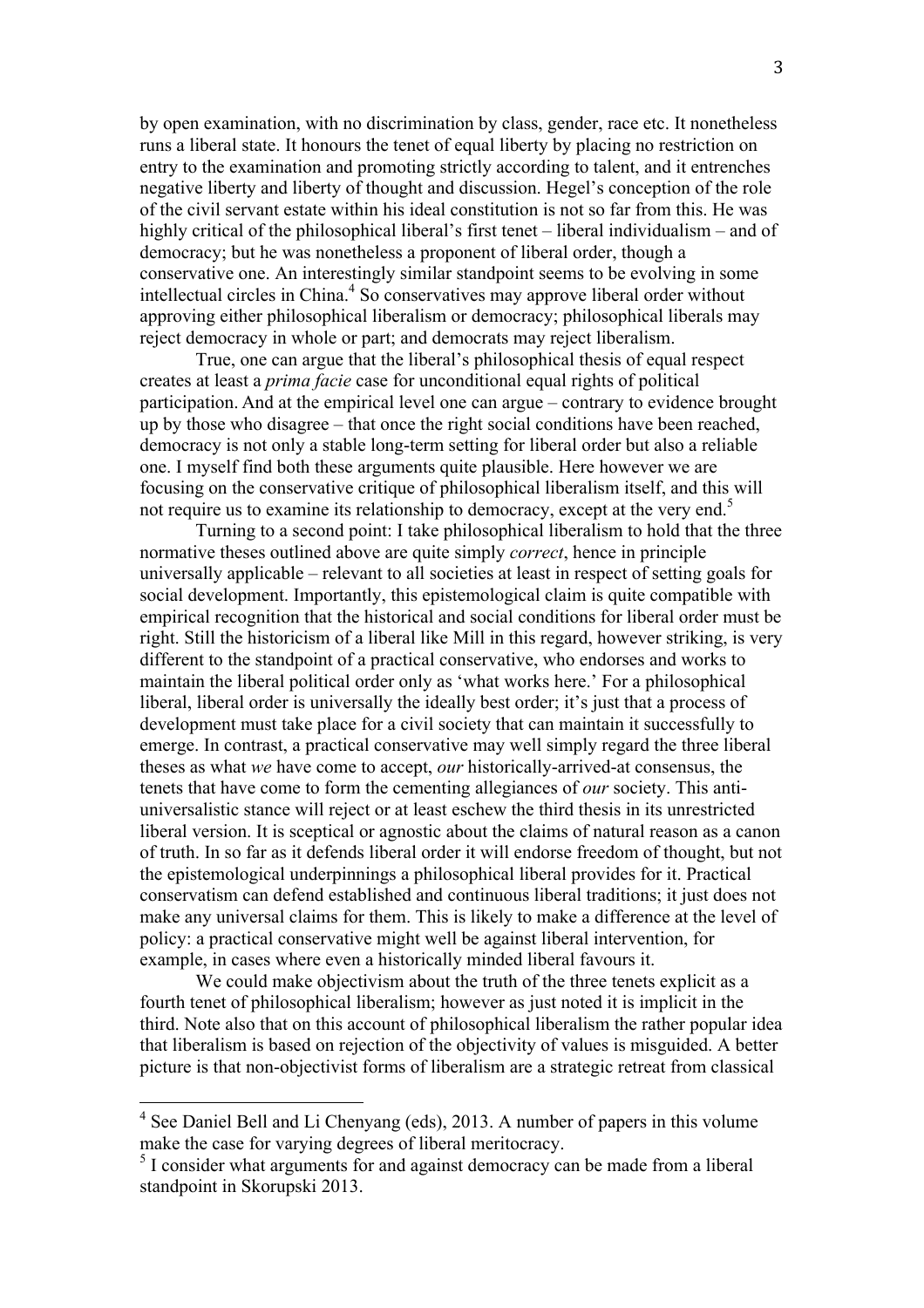liberalism. Many critics from both right and left have attacked the objectivity of liberal values in sceptical, subjectivist or voluntarist terms, and many liberals, bending to the strength of these epistemological gales, have tried to adapt by finding ways of defending their liberal convictions without committing themselves to their objectivity. We shall come back to this.

Finally, something should be said at this point about the influential 'political liberalism' of John Rawls. Seen from the standpoint of the classical liberal tradition Rawls' liberalism is something of an outlier. In part this is a matter of its content, focused as it is on a strongly egalitarian theory of justice. Rawls fits into the liberal broad church by the priority he gives to liberty in his two principles of justice; 6 however in so far as his influence has contributed to the impression that a particular theory of justice is a *constituent* of liberal order as such, that impression should be corrected. Beyond the debateable minima already implied by the entrenchment of negative liberty, no further, more committal, theory of justice is *constitutive* of liberal order: indeed this is clearer than the analogous claim that democracy is not *constitutive* of liberal order.

It is also interesting that in so far as Rawls defends his account of justice on the grounds that it makes explicit the overlapping consensus to be found in Western societies, he adopts the methodology of practical conservatives.<sup>7</sup> Practically conservative, too, is his claim that the very question of whether philosophical (in Rawls' terms "comprehensive") liberalism is objectively true should be set aside, i.e. not appealed to in the derivation of 'political liberalism'. Both these moves distance him from the philosophical liberal.

Two further elements of Rawls' political liberalism are likely to trouble a philosophical liberal: the doctrine that the state should not support any comprehensive conception of the good, and, even more, the doctrine of 'public reason,' according to which citizens and their representatives, when engaged in political deliberation and decision (including voting), should not appeal to ethical ideas with which other citizens cannot reasonably be expected to agree. Both these stances seem unnecessarily limiting from a classical-liberal standpoint, and in the second case, potentially illiberal. At any rate they are not constitutive of liberalism as discussed here, and their plausibility is beyond our remit, since our assessment of the conservative critique of liberalism concerns the powerful criticisms it makes of *philosophical* liberalism, which Rawls's political liberalism explicitly eschews.

### **2. The critique of philosophical liberalism (i) individualism**

So let us turn to liberal individualism. This is the doctrine that attracts the greatest and most widely-shared hostility, on the left as well as the right – in both cases on behalf of an alternative conception which has come to be labelled 'communitarian'. In its conservative version it is more precisely described as the rejection of liberals' ethical individualism in favour of an ethics of conservative holism.

To get to the core of this debate we must eliminate some red herrings. The first of these identifies ethical individualism with egoism and perhaps an egoistically based contractarianism about the state, or about morality. Well, holding this kind of

 <sup>6</sup> Rawls, 1971, §§39, 82.

<sup>7</sup> However some question how much justificatory weight he places on that defence. See Mulhall and Swift,  $2003$ , pp  $478 - 81$ ,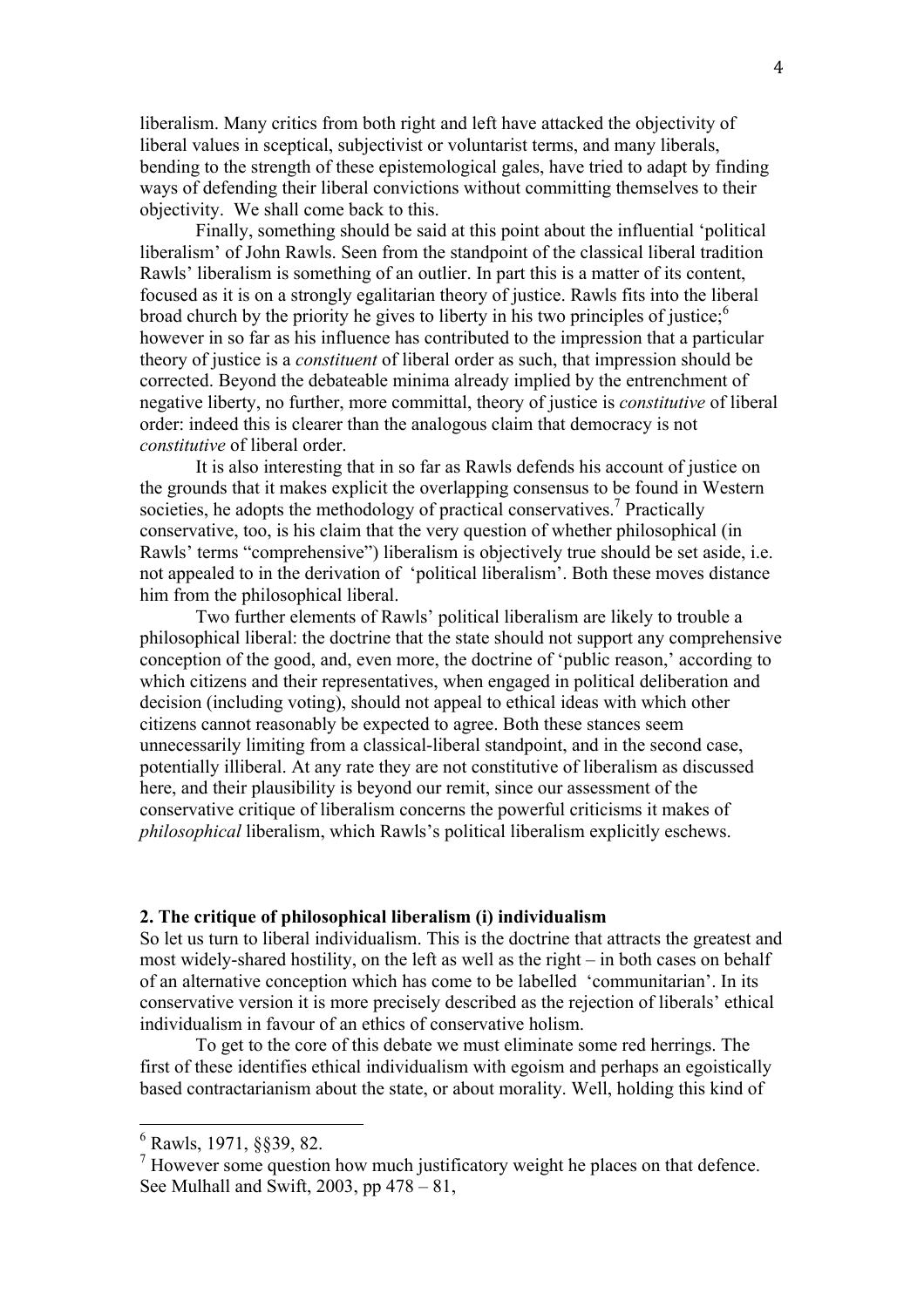view does not disqualify you as a liberal, but as a matter of fact no notable philosopher of liberalism has held it. Hobbes, who did hold this view of the state, is sometimes described as a liberal, but it is unclear why. Locke, in contrast, can surely be described as at least a liberal ancestor, or proto-liberal; however his version of the social contract does not rest on egoistic foundations but on a substantial theory of natural rights. True, some liberal philosophers , such as T. H Green, have founded their liberalism on a kind of ethical egoism, in the formal sense of the word 'egoism', but their conception of the true interests of the self is very far from the picture of selfish self-interest – and their metaphysics has been hostile to contractarianism. In fact contractarianism was treated on all sides with a good deal of hostility in liberalism's nineteenth-century heyday.

Another red herring is the idea that liberalism favours 'negative' as against 'positive' liberty. Two points here. In the first place, though negative liberty is unquestionably crucial to liberal order, the negative liberty that a liberal order institutes is not a liberty to do as one likes, without any external constraint. To refer again to Locke:

Freedom is not, as we are told, *A Liberty for every Man to do what he lists* … But a *Liberty* to dispose, and order, as he lists, his Person, Actions, Possessions, and his whole Property, within the Allowance of those Laws under which he is; and therein not to be subject to the arbitrary Will of another, but freely follow his own.<sup>8</sup>

This Lockean, as against Hobbesian, conception of negative liberty is the very essence of liberal law.

But second, it is a mistake is to think that liberal individualism is necessarily concerned with negative *rather* than positive liberty. Classically, it is concerned with both. In Kant's original formulation of this contrast<sup>9</sup> 'positive liberty' refers to autonomy – where by autonomy Kant means acting from recognition of how reason requires one to act. Some subsequent liberal philosophers, starting with Schiller and going on through Mill, wanted to enrich or supplement Kantian autonomy in their ideal of a fully developed individual, but they didn't want to give it up. Autonomy in Kant's sense is central to the classical liberal ideal of the person. If a conflict emerges within liberalism between negative and positive liberty, the former understood as a property of liberal order, the latter as an ideal of the person, it centres on the idea that negative liberty may legitimately be constrained by law in order to foster the development of the capacity for autonomy – as argued against Mill by T. H. Green.

We arrive at the real issue when we turn to the characteristic holist claim that individuals abstracted from community are *mere* abstractions. This claim can be 'metaphysical'10 but its core is normative and psychological. It is at this point that conservative criticism of liberal individualism demands to be taken seriously.

Human beings are social animals. They gain their actuality and satisfaction from social identities which confer obligation, standing and fullness of life. Communal obligations arise from the collectivities to which a human being belongs – family, church, corporation, 'platoon' – certainly nation and state. Crucially, they are inherently and essentially *agent-relative* – you have obligations to your family, or

 <sup>8</sup> Locke, *Second Treatise of Government*, §57.

<sup>9</sup> *Groundwork of the Metaphysics of Morals*, IV 446-7.

 $10$  As it was for both idealist and positivist critics of liberal individualism. See Skorupski 2012.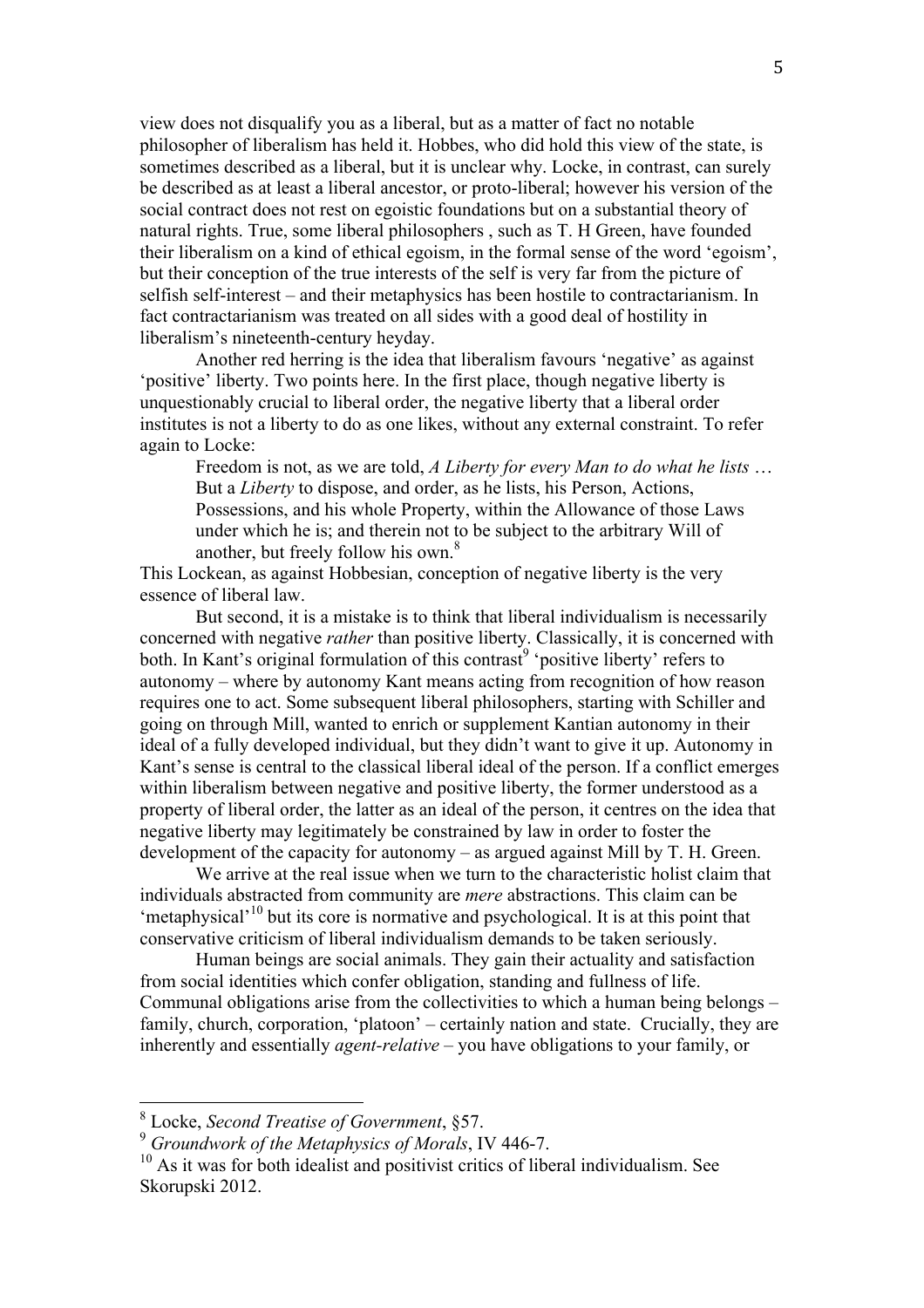your state, I have obligations to mine. So to know what communal obligations you have you need to know who you are, in the sense of where and how you belong.

These are the obligations Hegel has in mind when he asserts that "The individual  $\ldots$  finds his liberation in duty.<sup> $\ddot{m}$ 1 If we unpack this we find first the</sup> Kantian point about morality and positive freedom: you are free when you act from reason, and obligations are requirements of reason. Liberals can and should agree, since they can and should accept the Kantian connections between morality, reason and positive freedom. But now comes a difference. Unlike Kant, Hegel does not think that the abstract reason of individuals can deliver duty. Rationality consists in understanding and immanent critique of a particular social morality; to achieve freedom is to be at home in a community with whose structure of obligations you can be rationally at one. Furthermore those obligations remain *irreducibly* communal, hence, agent-relative. There is no agent-neutral, impartial, universal ethical standpoint from which they can be derived.

In contrast, such agent-neutral, impartial, universal ethical individualism is what the philosophical liberal posits as the only foundation for ethics. It is well stated by Green:

Our ultimate standard of worth is an ideal of *personal* worth. All other values are relative to value for, of, or in a person.<sup>12</sup>

That is a nice disjunction: various ethical bases of liberalism – natural law, Kantianism, utilitarianism, perfectionism (of a certain kind), can all agree with it. It is an agent-neutral standard of worth: absolute value resides in individuals, their excellence, or their well-being, and it resides in all individuals alike, irrespective of their group membership.

So can liberals, as ethical individualists, accept that there are communityrelative obligations? They can attempt to do so in various ways, depending on their wider ethical position. If they are consequentialists, they can do so in the manner of indirect consequentialism (people in general are better off if people in general act according to agent-relative rules), if rights theorists, by basing communal obligations on implicit agreement.

From the liberal standpoint, the remaining debate is psychological rather than ethical. It is a question of what satisfies human beings. Human beings are social animals in that they get great satisfactions from various forms of bonding. A liberal can agree with that – while arguing that human beings are also territorial animals that value individual property rights, and animals that like to walk alone as well as bond. At this level the dispute between conservative and liberal is an empirical dispute about human nature that does not raise an underlying purely ethical disagreement. Many forms of conservatism could agree that the psychological question about human nature is what is essentially at stake.

However this analysis of the issue is not likely to satisfy the more ethicallyminded conservative anti-individualist. The important thing to reject, from that point of view, is individualism as a *purely ethical* doctrine. Agent-relative communal obligation arises from the value of the collectivities to which the individual belongs. The crucial thing to see is that their value is both agent-relative *and* unconditional, irreducible, non-instrumental. The demands placed on me by my membership of a family are agent-relative – yet at the same time they are unconditional (they do not arise from a promise on my part, for example) and non-instrumental (they do not

 <sup>11</sup> *Philosophy of Right*, §149.

 $12$  Green, 1906, p. 210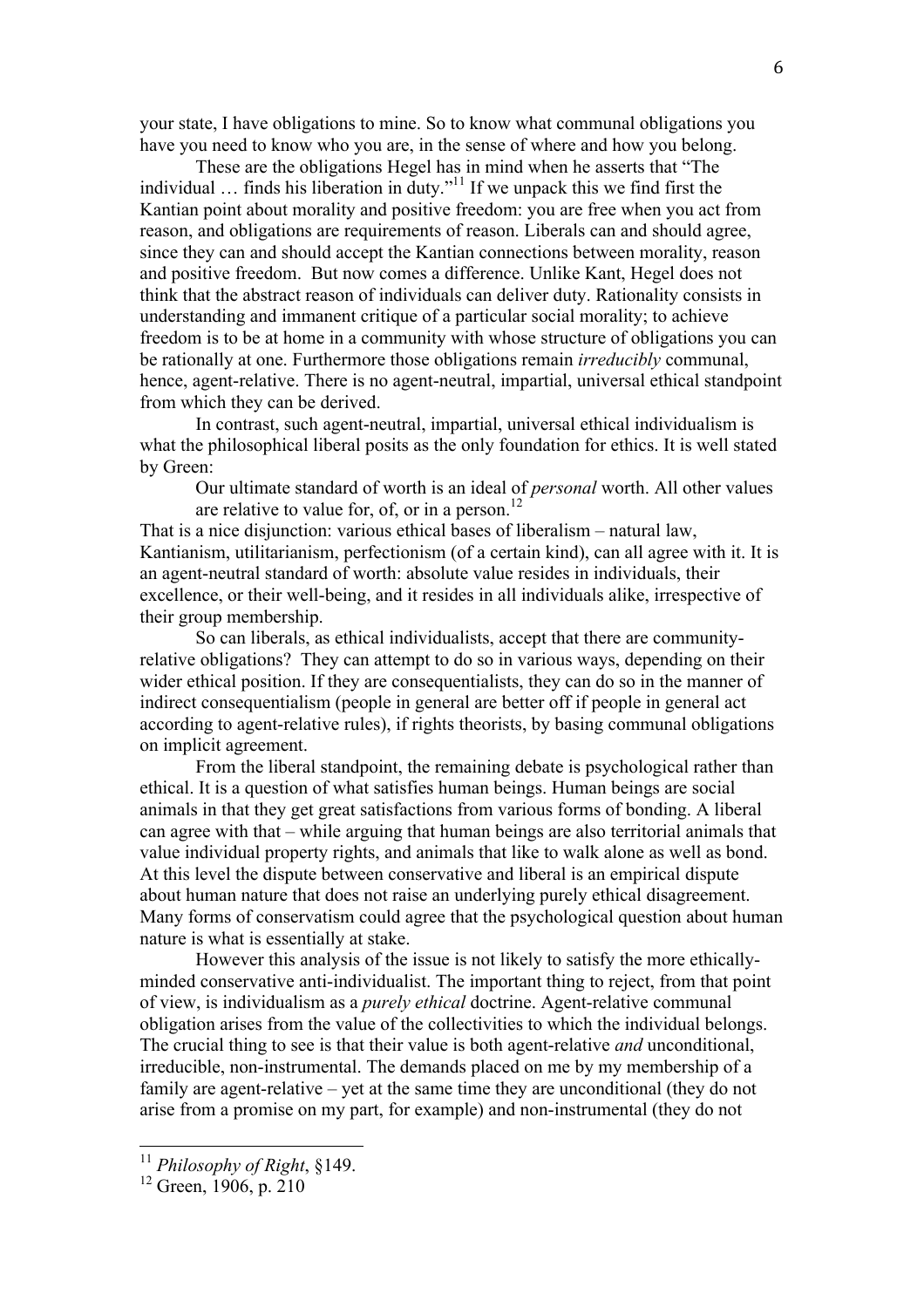arise, for example, because if everyone fulfils such duties general well-being will be served).

It is this combination of unconditionality and agent-relativity that is crucial. It cannot be reconciled with ethical individualism; it is one of the conservative's strongest ethical convictions, whether or not made explicit. From this point of view value is *not* all "relative to value for, of, or in a person". There are collectivities – church, family, nation, state – that have intrinsic and non-instrumental value relative to their members; "value for, of, or in a person" is relative to *them*. 13

Ethical holism, as against individualism, does not deny the ethical significance of individual *eudaimonia* (well-being, individual self-realisation). But it holds that individuals achieve *eudaimonia* through playing their part in these agent-relatively valuable collectivities, and only do so because they rightly see them as *unconditionally* good. If liberal individualism is correct, they are labouring under an illusion. In this way, for the ethical holist, liberal individualism undermines or ironises even when it tries to preserve.

Conservatives are thus likely to see the efforts of liberal individualists to take account of the importance of community as unstable: the natural tendency of liberalism is towards cosmopolitanism. To be clear: it is not that conservatives must regard *all* obligation as communal and thus agent-relative. They can recognise that obligations of justice are non-communal, agent-neutral obligations. If you recklessly harm the legitimate interests of another, then you have an obligation to give just compensation, irrespective of whether that person is a fellow member of any collectivity to which you belong, including the state. Moreover these agent-neutral duties of justice trump communal obligations.

But what a conservative may say is that because liberal individualism cannot recognise the unconditional and non-instrumental basis of communal obligation, it inevitably concludes that duties of agent-neutral justice are not just trumps in those specific contexts in which they do obtain, but that they are the *only* fundamental duties. And there will then be a tendency to fill the vacuum by producing ever stronger cosmopolitan theories of justice (for example ever stronger theories of human rights). This is the high road from liberal individualism to cosmopolitanism. A conservative who takes this view is likely to be particularly dismissive of left-liberal communitarianism: he will see it as a feeble and wishful politics that tries to combine recognition of the importance of community with an egalitarian cosmopolitanism that undermines the irreducibly agent-relative moral values to which true community gives rise. As to attempts to develop a liberal outlook with a less inflamed theory of justice, and a better psychological sense of the importance of belonging, such a conservative will hold that within a liberal individualist framework these are bound to be overwhelmed by a pure cosmopolitan egalitarianism.

### **3. The critique of philosophical liberalism (ii) equal respect and free thought**

The issue of individualism in ethics focuses the difference between philosophical liberals and conservative holists in a particularly sharp way. In contrast, the other two tenets of philosophical liberalism have been troubling not just to conservatives but to

<sup>&</sup>lt;sup>13</sup> One can take Hegel's view of marriage on the one hand, and Harriet and J. S. Mill's view on the other, as exemplifying the difference between a holist and an individualist view.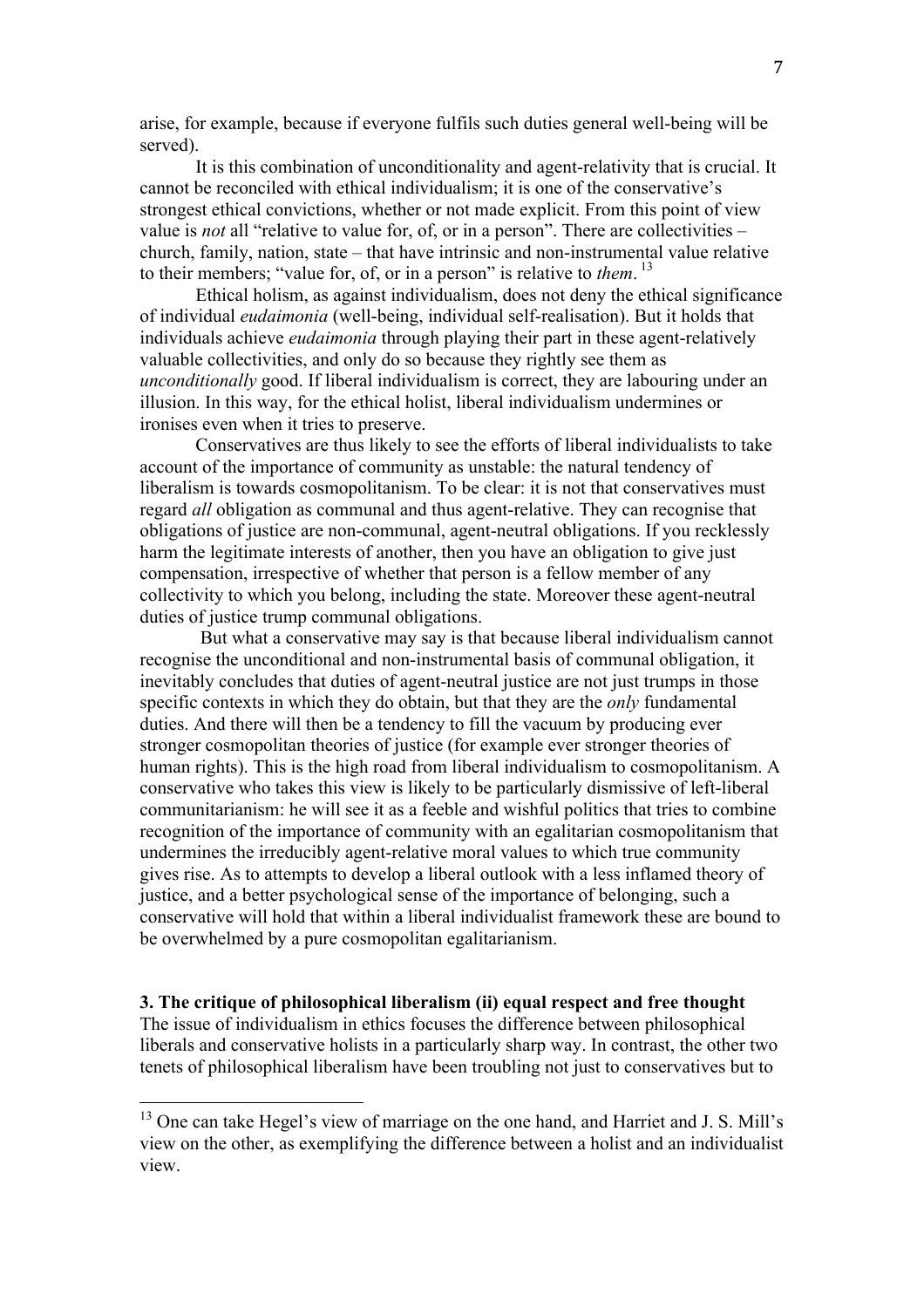liberals themselves. Many people in today's liberal democracies think and act as happy-go-lucky unreflective ethical individualists. Like Moliere's *bourgeois gentilhomme* they speak the prose of ethical individualism without knowing it. The doctrine of equal respect is not so happily placed. It has assumed a neuralgic kind of importance. It is constantly affirmed, yet there is uneasy awareness that it is open to obvious objection. As to belief in the normative authority of autonomous reason: that has virtually collapsed across large parts of the intellectual and political world. The ideal of free speech remains, but if defended it is defended as a kind of individual right of self-expression, rather than as the fundamental public good, like free air, that it is on a classical liberal's conception of free thought. These two points, about respect and objectivity, are connected.

We must distinguish between equal concern and equal respect. As already noted, in contexts of justice a requirement of equal concern, that is, impartial consideration of the claims of any and every affected person, is incontestable on any reasonable view. Of course this leaves open what the contexts, and how strong the requirements, of justice are. But whatever the answer, in those contexts your children and mine (say) are equally 'important', even though they are not equally important to me or to you – in those contexts their claims must be given equal and impartial consideration by everyone, including me and you.

It is also in the context of justice that the liberal doctrine of equal respect historically arose. It amounted, first and foremost, to rejection of any presumed authority, privilege or discrimination that was based on class or status – then on gender, then race, then sexual orientation. It was and is a negative doctrine of the irrelevance of such distinctions, with some underlying conception of justice determining the contexts in which they are irrelevant. However classical liberalism also harboured the liberal disposition to a more far-reaching, positive doctrine of equal respect, founded on the claim that all human beings have an equal potential for autonomy. This more far-reaching doctrine is impossible to defend without either going metaphysical or making very implausible psychological assumptions about nature and nurture. Kant took the first route; Mill took the second. Kant appeals to the idea that reason is equally, though transcendentally, present in every human being; Mill appeals to an associationist psychology that gives everyone equal rational potential.

However if these assumptions seem heroically optimistic then a way to guarantee equal respect a priori is to deny the objectivity of the normative, and to subjectivise the ideal of autonomy. Individuals deserve equal respect because there are no grounds for giving them unequal respect. Since there is no objective hierarchy of ends or values, the ultimate ends and values of individuals are unappraisable and incomparable. Liberals who go this way put in question the idea of objective reason, and thus the third tenet of philosophical liberalism. As a matter of logic, their standpoint gives no basis for the positive doctrine that everyone deserves equal respect, as against the negative conclusion that no one deserves any more respect than anyone else. Nonetheless, as a matter of powerful psychological fact, or need, the negative doctrine somehow transmutes into a positive one. The twentieth century saw a liberal stampede in this direction, to the point that subjectivism (nihilism, relativism, etc.) is thought of by some critics as nothing less than a constitutive liberal tenet. It is not. It is, rather, a historically fateful concession to populism.

Some account of what I take to be the true liberal doctrine of free thought is appropriate here. Thought that is genuinely free, that is, autonomous, is both spontaneous and open to dialogue. It is ruled by its own norms: by reason relations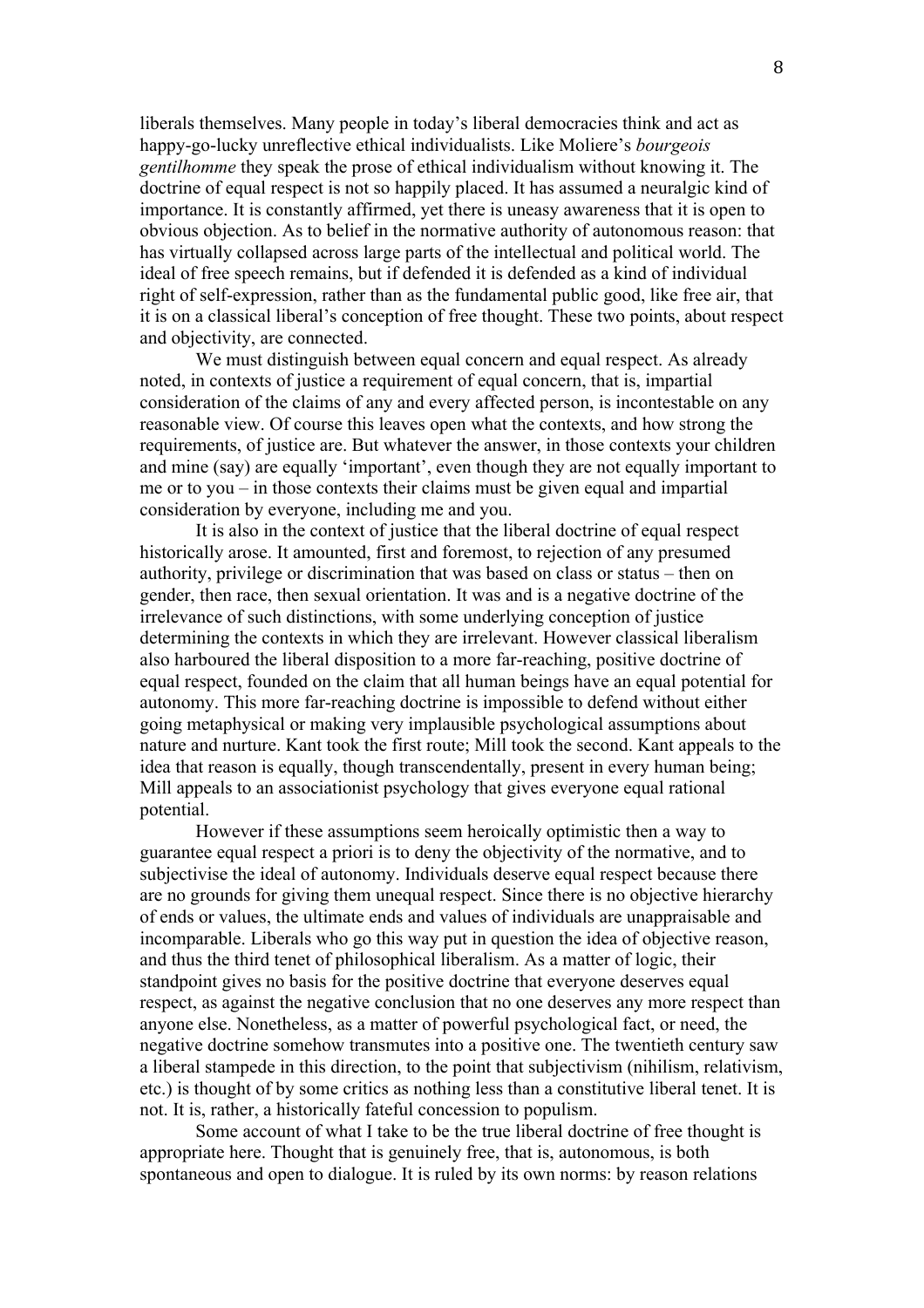that it discovers through reflection on its own spontaneous activity. Furthermore free thought is the only canon of truth. Equally important, for philosophical liberalism, is that first-person insight into truth requires unconstrained discussion with other seekers for truth, people who are responding not out of dogma but out of their own spontaneous normative dispositions. Of course it is possible for one person to be right and all others wrong. Equally however no-one can know that that they are right without engaging in dialogue with others and reflecting on the others' responses. Thus while the doctrine says that you should decide *for* yourself what is true, it does not say that you should or in any way could decide *by* yourself. <sup>14</sup>

Especially in ultimate questions of value, free debate that is thoroughly nonexclusive is essential – as a matter of the epistemology of the normative, not just of the ethics of democratic respect. Unsurprisingly, therefore, robust open-mindedness, as against dogmatic and stubborn, or weak and credulous, assessment of the responses of others is a prime liberal virtue. But it is at best a liberal illusion to think that everyone has it equally. Not every voice carries equal weight: in free and inclusive debate more and less authoritative voices inevitably emerge. It is *important* that they should – that authoritative voices should not be muffled, or hesitant in taking the lead. Putting it the other way round, one's personal independence or dignity is not diminished by free recognition of genuine authority in the common pursuit of truth, wherever one finds it. On the contrary, to recognise it is a mark of inward freedom.

This, one may say, is the elitism in liberalism.<sup>15</sup> Its epistemological rationale is that warrant ('for human beings') is dialogical and defeasible. Furthermore, just because warrant is dialogical, ancestral voices that have maintained authority over time still count. Dialogue inherently involves tradition and immanent critique.

Now there is a conservative critique of liberal elitism that agrees with its dialogical epistemology, as just summarised, but regards its historical sociology as naïve. This is the position of Hegelian or Thomist conservatives, at least insofar as their epistemological view is in line with that of their philosophical masters. To take the case of Hegel, the doctrine that reason is active in history is the doctrine that free thought is history's endogeneous causal factor, through the thinking of individuals. Likewise, the epistemology of Aquinas is that natural human reason is capable of reaching truth by its own exercise. Natural reason arrives at ethical and spiritual truths which revelation reworks and transforms. Both these doctrines, whatever else they involve, accept that freely exercised natural reason leads to truth (at least some truth).

Call conservatives of this kind 'rational conservatives.' What they emphasise, against liberals, is that if free thought, or natural reason, is to have its due influence among the people it must be mediated by tradition and authority: for Aquinas, that of the Church, for Hegel, that of a tradition of communal ethical life.<sup>16</sup> This, such conservatives say, is what mere liberal elitism lacks; in its absence it cannot help

 $14$  Defence of this underlying epistemology leads into basic questions of philosophy. My own view of how to defend it is set out in Skorupski 2010, Part IV.

 $15$  It is elitist, as against the populism of subjectivist liberalism; it is liberal, as against the illiberal idea that any doctrine can legitimately be imposed on people by authority (of state, church or party). For further discussion see Skorupski 1999.

<sup>&</sup>lt;sup>16</sup> This is not to ignore Hegel's affirmation that 'the right of the subjective will', the freedom of the moral subject, is an inherent aspect of modern ethical life (for discussion of this see e.g. Knowles 2002, Neuhouser 2008). It signals Hegel's acceptance of the epistemic grounding of reason in free thought, but does not cancel the conservative holism implicit in his overall treatment of ethical life.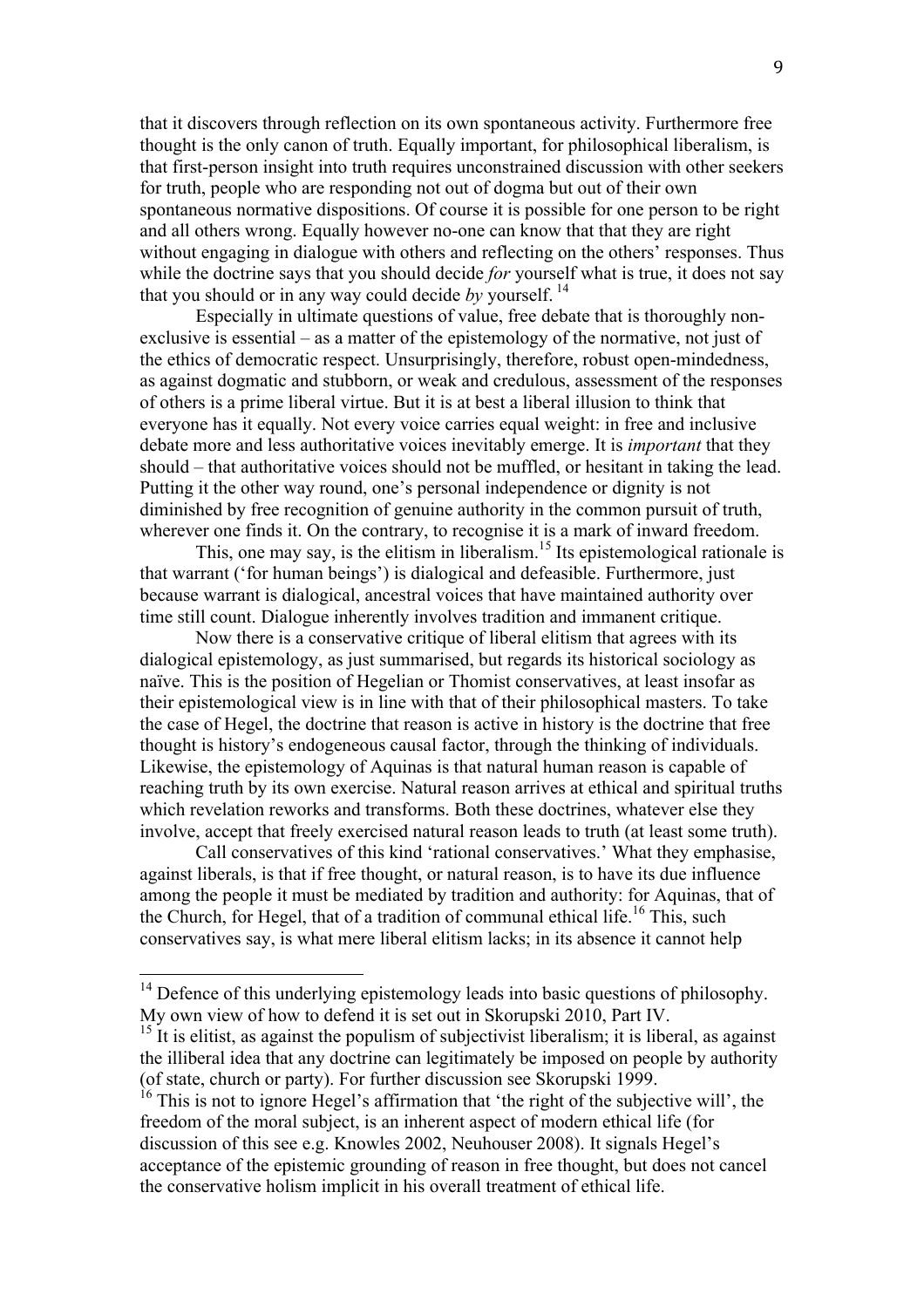collapsing into arbitrariness and endless controversy, or domination by charismatic populists and charlatans, or utter anarchy.

This is a moderate conservatism. It says that without entrenched institutions of intellectual and spiritual authority free thought simply leads to normative crisis ('anomie'). It does not deny the autonomy of human reason, it just denies that a liberal elitism of Mill's kind can be sufficiently effective to enable and ensure the role reason has to play in a good society (in Hegel's terms, make it 'actual'). It was a debate that Mill well knew – in which he grasped the force of the conservative side, without acceding to it. Witness his carefully modulated sympathy with Coleridge, Comte, the Oxford Tractarians.

But, as already noted, to defend the underlying epistemology of reason as free thought is to put pressure on the liberal doctrine of equal respect, since it seems altogether evident that people differ as much in their sensitivity to reason as in any other competence. The fact that Kant and Mill resorted to implausible doctrines in defending the liberal conception of equal respect that they did so much to form is grist to the mill of rational conservatives. Just because they agree with the underlying epistemology, they fear that combining it with an unrealistic conception of equal respect and an outright liberal individualism is socially toxic.

## **4. The critique of philosophical liberalism (iii) the autonomy of reason**

What then of the other liberal response noted above – the denial, contrary to classical liberals and rational conservatives, that free thought can attain and be guided by objective norms of reason? We should at once note that there is a conservative version of that thought too. This kind of conservative thinks that the notion that free thought crystallises a naturally authoritative human reason is nothing but arrogant selfdelusion. Human thinking cannot have a self-authorising normative objectivity; it cannot pull itself up by its bootstraps. If, therefore, it is to avoid scepticism it is must find rest in some non-rational stabilisation of belief. Options here are various. They include the Humean or Burkean<sup>17</sup> appeal to stabilisation by habit or 'prejudice', and Newman's appeal to the extra-rational authority of Christian doctrine. However, if we are most concerned with conservative attitudes after the emergence of classical liberalism in the  $19<sup>th</sup>$  century, then various kinds of *voluntarism* – divine, collectivist, charismatic – are particularly relevant.<sup>18</sup>

What we must grasp, in order to appreciate the increasing cultural weakness of philosophical liberalism as it moved into the twentieth century, is that from about the time of Nietzsche (though by no means just because of him) the denial of rational objectivity in favour of various mixes of nihilism and voluntarism has grown into a cultural tsunami. Liberals can either resist it or try to flow with it without sinking. For those who flow with it, there have been – during the heyday of modernism – some not very coherent elite-existentialist options on offer; but in the end the biggest flow by

 $17$  As Hampsher-Monk nicely puts it (1992, ch. VI 'Edmund Burke', p. 304),

<sup>&</sup>quot;Although he in some ways anticipates the far more rationalist Hegel, Burke's fear of the inadequacies of individual reason has only an obscure counterpart in his belief in collective wisdom."

<sup>&</sup>lt;sup>18</sup> Voluntarism, the view that normativity is founded on will (of God, or of the individual or collective subject) is an ancient tradition in philosophy and theology. Irwin 2007 – 9 traces the conflict of voluntarism and naturalism (the appeal to natural reason) from the mediaeval period.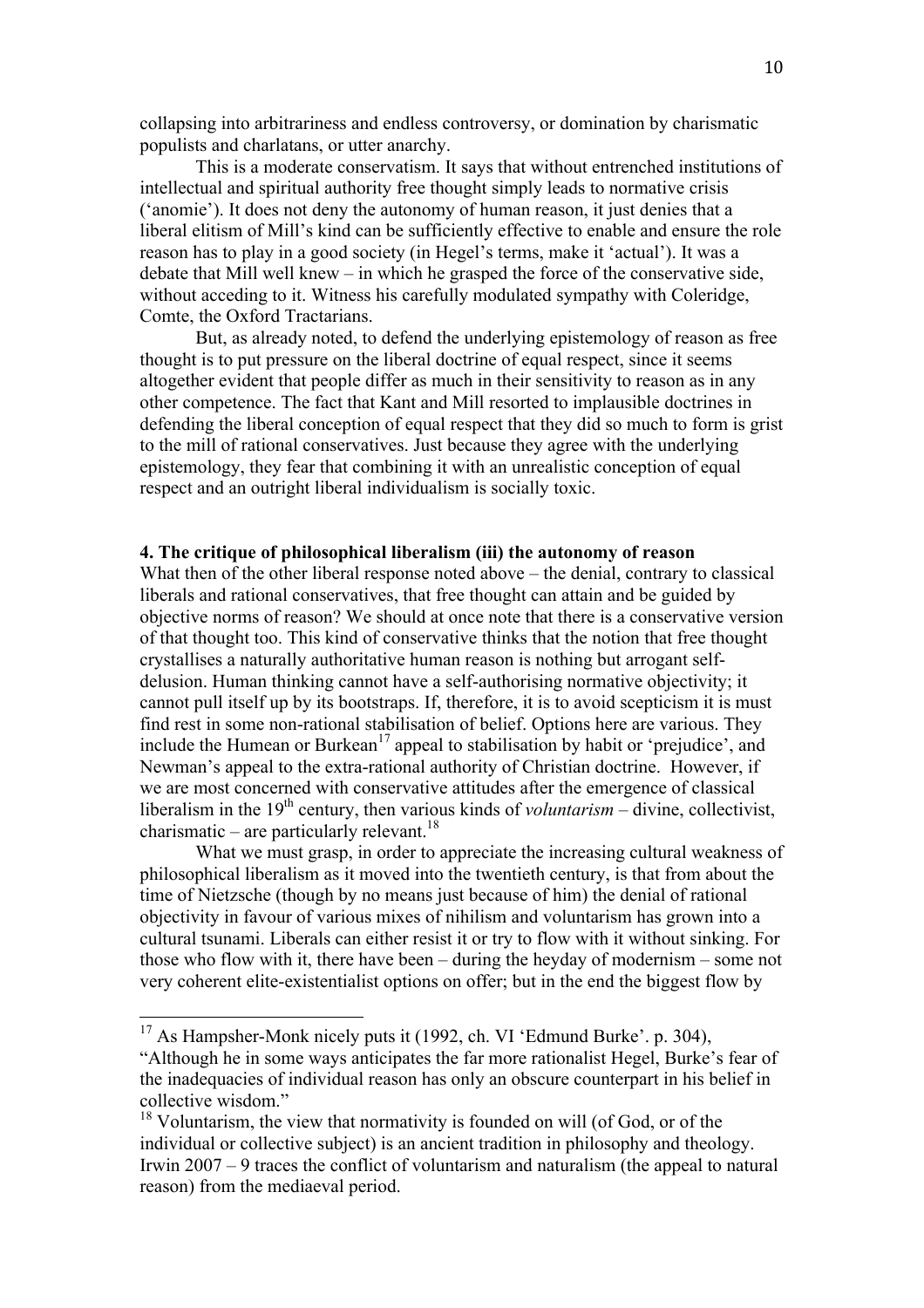far has been towards market-driven populism, which at least offers a kind of 'equal respect' and 'freedom of choice' – though to a classical liberal the words 'respect', 'freedom' and 'choice' can only be sad caricatures here.

In the first half of the twentieth century populism did not work the liberal's way. Its ideal, rather, was the triumph of the will of the people, identified with the charismatic will of the leader. But in the century's second half both liberal order and democracy, powered by capitalism, made a stunning comeback. And that in turn has come to allow for defences of liberal democracy that are practical-conservative in their rejection of foundations and reliance on the stability of opinion. Richard Rorty's 'post-modernist bourgeois liberalism' is a philosophically sophisticated (or oversophisticated) version of this kind of defence.<sup>19</sup>

Both rational conservatives and classical liberals will object that these tactics are unhistorical and complacent. Yes, we have the good fortune to live in a prosperous liberal order that has seen off totalitarian challenges. But can we rely on that? If affluence, freedom from pain, and consumer 'choice' came to seem better guaranteed by an illiberal brave new world, would anything be wrong with that? And if so, what and why? It is interesting that post-modern bourgeois liberalism came to the fore only at the apparent apogee of Western affluence and power. And tempting to see it as a symptom of decline – the vehicle runs on because its acquired momentum hasn't yet encountered a sufficiently adverse slope.

But before we step back to a final comparison of the positions of rational conservatives and philosophical liberals (both less enervating than this one) there is a very striking historical phenomenon we should take into account: anti-liberal rage.

# **5. Sources of anti-liberal rage**

Confining attention to cool and rational discussion between philosophical conservatives and philosophical liberals would ignore a social fact of first importance: namely, that liberalism in all its aspects has given rise not only to sober criticism but also to lava flows of hatred and disgust, from its first philosophical formulations in the  $19<sup>th</sup>$  Century.<sup>20</sup>

Rage distorts – we have touched on some of the distortions. Liberalism is neither a charter for selfishness nor a recipe for unlimited, arbitrary or terroristic freedom. It is not a reductionist or instrumentalist view of reason. None of these criticisms can be fairly made of philosophical liberalism. Yet even when fully understood philosophical liberalism has the power to provoke a reaction of existential outrage. The outrage is directed in part at the doctrine itself – at the dimensions of life it closes off or denies – and in part at complacent obtuseness or denial, on the part of liberals, as to what it closes off or denies.

The force and depth of these anti-liberal reactions cannot be conveyed in a couple of pages. Still, some points in the indictment recur in many versions and places. They are: irreverence, glib rationalism, anomie, self-delusion. Further, it will help to keep in mind two kinds of outrage – the heroic and the religious. Nietzsche and Dostoevsky, respectively, provide examples. In each case the attitude of rejection is radical: an existential insurrection against the liberal iron cage.<sup>21</sup>

<sup>&</sup>lt;sup>19</sup> Rorty 1983.

<sup>&</sup>lt;sup>20</sup> Holmes (1993) is a very good review of a range of anti-liberals, from de Maistre to Roberto Unger.

<sup>&</sup>lt;sup>21</sup> Not that Nietzsche and Dostoevsky are on a par. Nietzsche is an example, Dostoevsky provides examples. The former's assault on liberalism is all-out and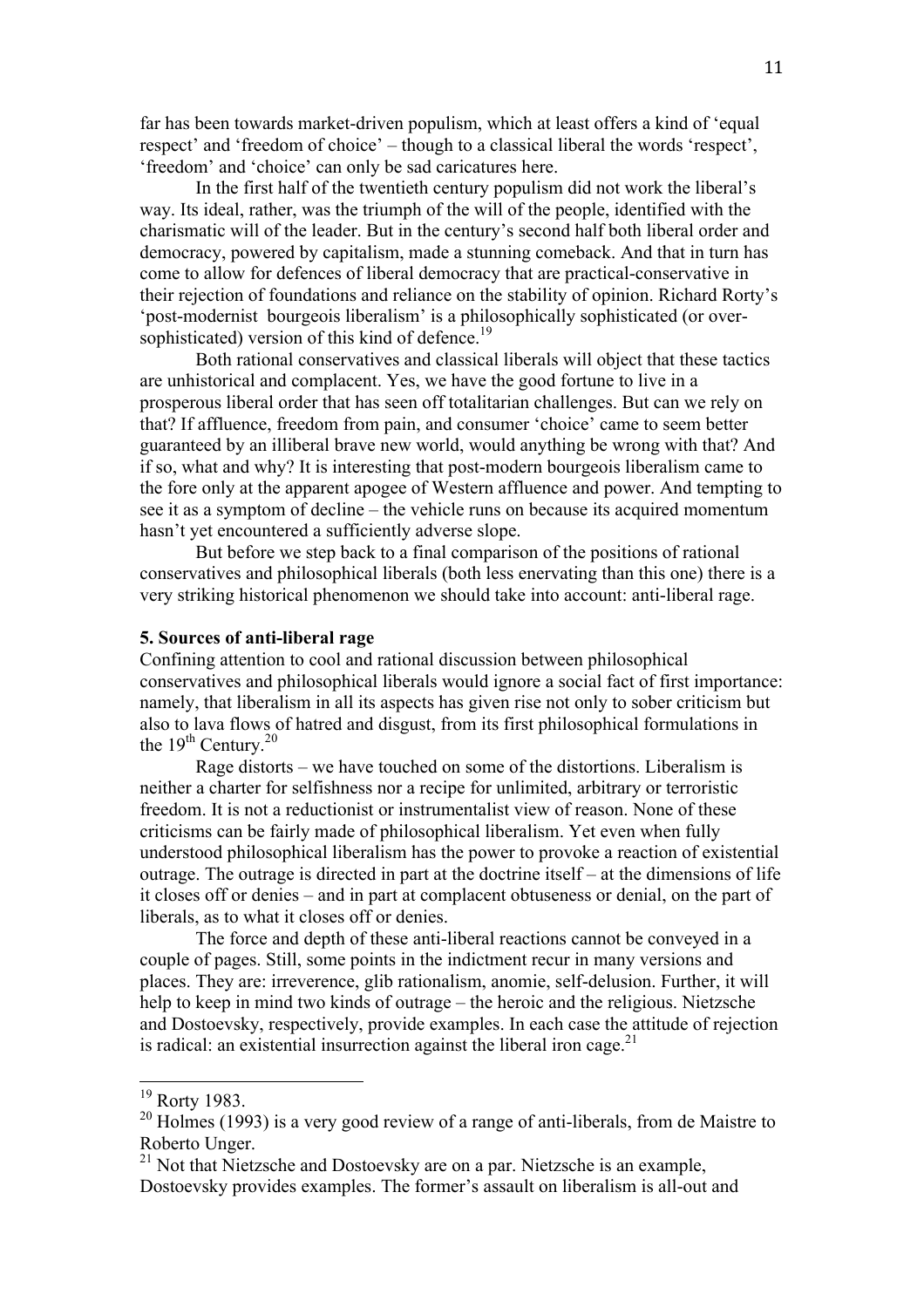*Irreverence* is the first and foremost thing that causes anti-liberals pain. It is implicit in the liberal humanist combination of individualism and equal 'respect'. Not merely is this combination tinny and banal; it is transgressive. For heroic antiliberalism in the Nietzschean mould, it is a slave revolt against everything truly great, a denial and mockery of the 'pathos of distance' that great things should inspire. For religious anti-liberalism it is blasphemy against the sacred. In this respect the two can come curiously close to each other, even though the first is aristocratic and naturalistic, while the second is religious and mystical.

The aristocratic attitude is nauseated by liberal destruction of an order of rank and a social structure of authority that true ordering of values demands. In their absence, immense spiritual distances between the great and the mediocre disappear from view: 'The honourable term for *mediocre* is, of course, the word "*liberal*"'.22 Religious criticism of equal respect is different: it is that liberal equality of respect is hubristic, that it elbows out the Christian virtues of humility and love, that it makes individual humans into lonely gods, cut off from God and nature.

Connected to irreverence is glib rationalism (or 'humanism'). This criticism goes further than the criticism of the enlightenment that its conservative and liberal critics shared. That criticism – Tocqueville on the French Revolution, Mill on Bentham and Coleridge – did not deny the objectivity and authority of reason. The outrage of anti-liberals is more extreme. It is outrage at the very idea that mere humans can achieve any kind of objectivity, any kind of detached superior standpoint, just by their own thinking: that there exists or could exist anything like the liberal's false idol of objective free thought.

On this view the liberal conception of free thought and reason can only achieve its own destruction in nihilism – bleak normlessness. The anti-liberal response is in one way or another voluntaristic. For Nietzsche, the path out of nihilism requires the imposition of value by strong spirits. For religious anti-liberals the guiding idea is that meaning, moral depth, normativity itself depend on divine will, and require on the part of human beings an existential choice or leap of faith.<sup>23</sup>

The sheer *difficulty* of achieving meaning in the modern world is implicit in either view. Modernity and liberalism fuse: the difficulty lies in the arduousness of achieving an affirmative attitude to life and world in the face of liberal modernity – of finding any greatness in it that can give meaning to life, or achieving in it a redemptive affirmation of the sacredness of the world.

It is this sense of difficulty that leads to the picture of glib liberal selfdelusion. Liberals who think at all delude themselves about the tenability of their own doctrines, about the consequences of their general acceptance, and not least about the realities of human nature. From the heroic standpoint these realities require the harsh

<u> 1989 - Andrea Santa Alemania, poeta esperanto-se esperanto-se esperanto-se esperanto-se esperanto-se esperan</u>

direct; the latter's treatment of secular rationalism, and religious faith or trust, is that of a great novelist: it is dialectical and proceeds by indirection, particularly impressively in *The Brothers Karamozov*. (Ansell-Pearson 1994 is a fine treatment of the political aspects of Nietzsche, though it rather underplays the inherent extremism of his view. Williams 2008 captures the Dostoevskian dialectical relation to faith with subtlety, yet strongly presents him as on the side of faith.)

<sup>22</sup> Nietzsche*, The Will to Power*, §864.

<sup>23</sup> These two points are separate and can each be refined. Williams gives a convincing picture of how in Dostoevsky the 'choice' of faith is not a matter of 'mere' will. However the idea that if God is dead everything is permitted, or less dramatically, all value is instrumentalised, seems to be assumed by both author and commentator.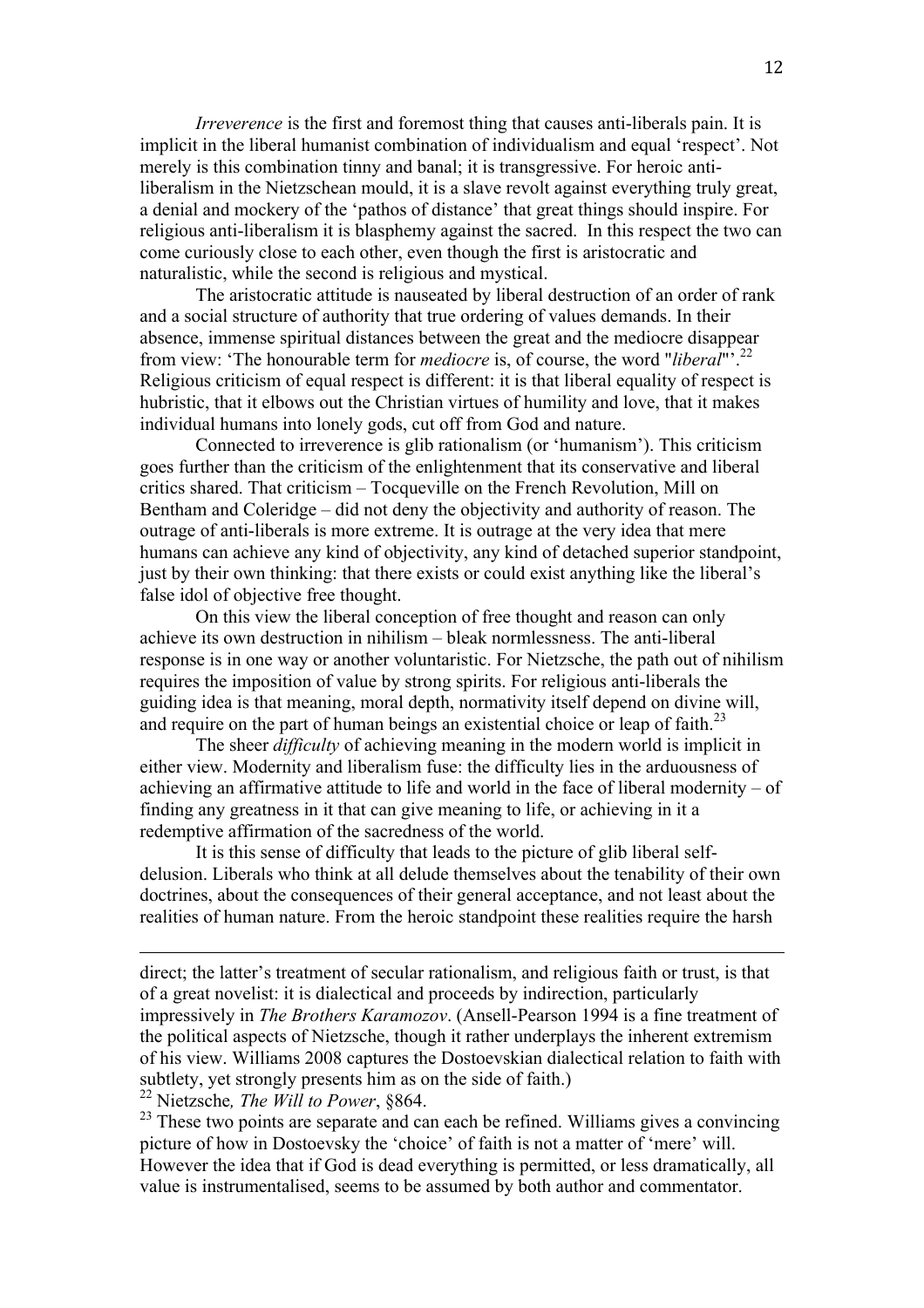aristocratic imposition of order. From the religious side what they call for is sorrow at the fallenness of humanity, yet pure joy that it is redeemable – a spiritual insight that is indispensable for true love of one's neighbour, but that "facile humanist cosmopolitanism", "the restless concerns of secular and instrumentalist thinking",<sup>24</sup> cannot conceive.

In short, even if liberal *order* overcomes, by venal economic means, the worst dangers of totalitarianism, liberal *philosophy* can never give meaning. It contains no cause or object that justifies heroic virtue, and it closes any path towards redemption from fallenness. At most it entrenches the excruciating mediocrity of populist consumerism, the economist's ignoble calculations of benefit and cost, and interminable, self-indulgent debate about 'values'.

### **6. Towards an assessment**

Our object has been to examine conservative critiques of liberalism rather than liberal responses to them. However, to measure the force of these critiques we should at least consider how answers might go. Philosophical liberals, it would seem, face challenges from three directions: there is the threat of a transmutation of liberalism into populism, there is the existential rejection, heroic or religious, of liberals' most basic convictions as meaningless, and there is the rational conservative's critique of liberal individualism and the ideal of universal autonomy, discussed in sections 2 and 3.

It is striking how much turns out to hang on the liberal conception of rational objectivity, that is, the idea that truth is attainable, and best attainable (not least on normative questions) by unrestricted free debate. What may seem an abstruse topic in epistemology is really the heart of liberalism.<sup>25</sup>

On the one hand, it is because existential lines of thought take this conception of rational objectivity to be bankrupt that they predict the collapse of liberalism into populism. But an act of will or leap of faith towards heroic or redemptive values is a criticism of modernity itself, and a desperate one. Those values depend on premodern social forms that no longer exist.

On the other hand, rational conservatives agree with philosophical liberals about natural reason's potential for objectivity. This puts the debate on more tractable ground. Their disagreement is about what social conditions must be in place for reason to be actualised. If natural reason is to have its necessary social and not merely philosophical authority, these conservatives say, there must be institutions and moral and intellectual hierarchies that stabilise it.

Rational conservatives who take that view, against the liberal model of unrestricted free debate, take it because they consider the philosophical liberal's belief in the equal potential autonomy of all human beings to be grossly optimistic, even delusional. This (if not short-circuited by metaphysics or terminology) is a question of evidence and interpretation. Nonetheless, a realistic liberal should consider a strategic retreat. It is not a good idea to base liberal principles of liberty and civic equality on the doctrine that all human beings have an equal potential for autonomy. Such a claim may be rhetorically effective, but it is also widely misleading. It distorts what people really think about each other, and provides a false foundation for concern for others

 $24$  The phrases are from Williams, pp 181, 238

 $25$  A critique of liberalism which insightfully focuses on it is MacIntyre 1988 (although it does not seem to me to give a fair-minded picture of what liberalism is).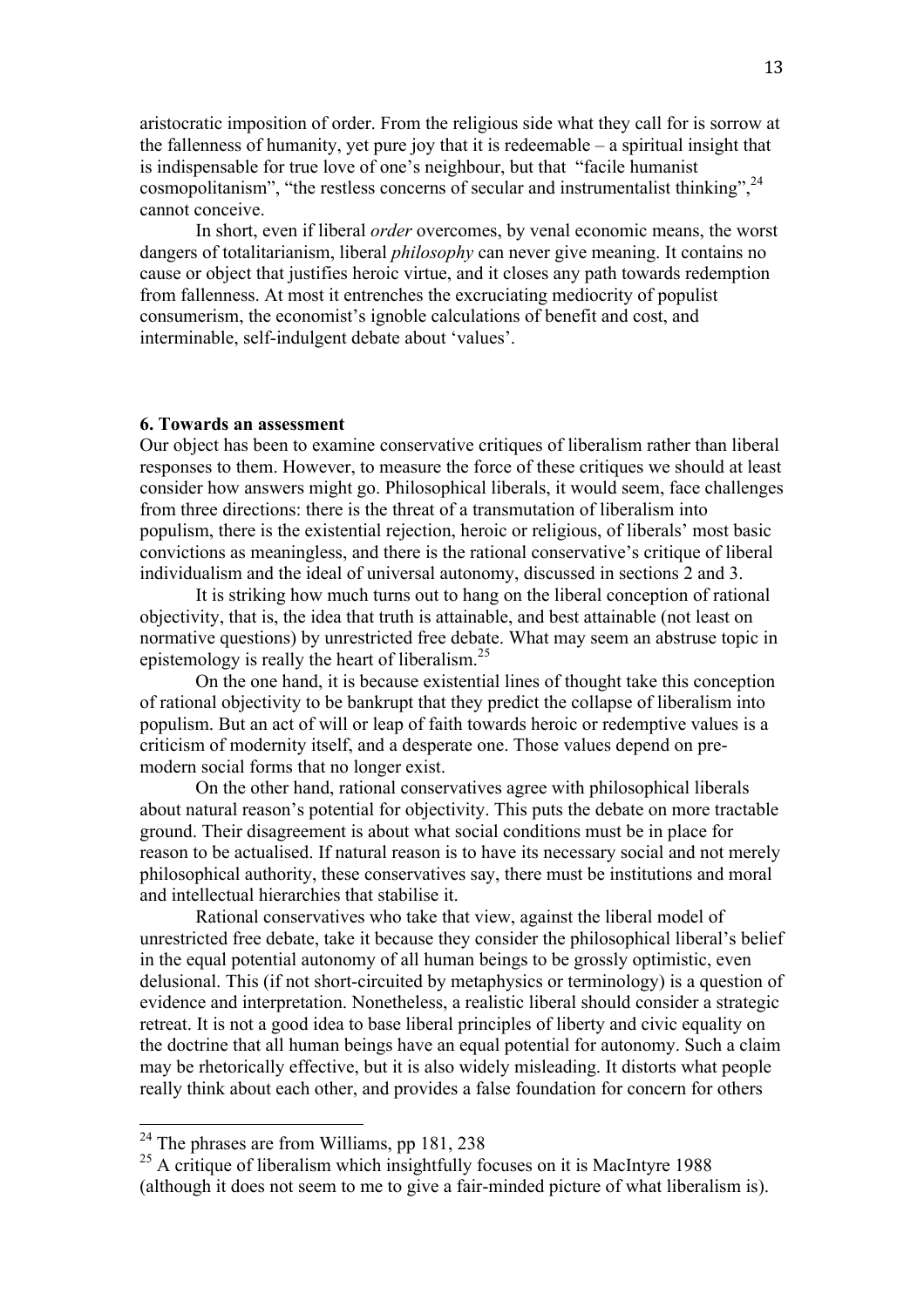and for justice and rights. (Consider for example the rights of people with mental disabilities, and the bases of our concern for them.)

What is really basic to liberal order is juridical equality, and beyond that a crucial civic, not metaphysical, ethos of respect. The latter is expressed in part by an attitude that presumes – even though defeasibly – that the other person's opinions and attitudes are freely and honestly formed, and should be heeded as such – further, that one's opinions and choices should be formed in the same way, and expressed as such. This attitude ramifies in wide and subtle ways that have a deep effect on politics and society. It becomes stable, of course, only if it is not constantly defeated, and hence it depends on the active reasonableness and common sense of most citizens. It is this stability, however, established by experience, that provides the empirical anchor for the liberal model of free discussion – not the dogma of equal potential autonomy.

The liberal response can also note that in practice modern liberal democracies already have strong structures of moral and epistemic authority in place. For example, modern universities in liberal democracies are in part functional equivalents of mediaeval monasteries (for good and ill). True, they do not replace the central authority and powers of excommunication of the mediaeval Church. But few rational conservatives take their analysis to the extreme of arguing for a guardian council of philosopher-scientists (in the manner of Auguste Comte) let alone of clerics (as in the Iranian constitution) – however much they reprobate the moral uncertainties and conflicts of liberal democracy.

Nineteenth century liberals feared populist authoritarianism, but took it to be a danger of democracy, not of liberalism. Conceptually, as noted earlier, a liberal order can be combined with a pure political meritocracy. But if, as I believe, liberal premises lead, from a combination of practical and philosophical reasons, to some form of democracy, the question is what kind? Representative forms of democracy as they currently exist in the West mediate the popular vote through the activity of moral and intellectual elites. This may be objectionable to radical democrats but it need not be objectionable to liberals, even to liberals who are well aware of the danger of vested interests, and the need to take precautions against these.

There is, finally, an important ethical issue at stake: that of individualism, as discussed in section 2. An ethical holist says that communal obligations have their source in the unconditional, agent-relative worth of supra-individual social entities to which any individual belongs (if he or she is lucky): family, neighbourhood, corporation, nation. This complex of overlapping social wholes, taken itself as a whole, is the 'common good.' It is not reducible to any function of individual goods – yet it is communal obligation that actualises the individual. So individual good depends on the common good, not vice versa.

Liberals, it seems to me, must deny this doctrine of ethical holism. Their individualism is not negotiable. Against the conservative argument that liberal individualism collapses into thin, merely abstract, cosmopolitanism, they can appeal to powerful human sentiments of allegiance, solidarity and identity (though they may also fear them). True, that raises a significant question: how do these sentiments translate into practical reasons and ethical commitments? Must a liberal hold that they do so only by sophisticated derivation from an abstract, agent-neutral and individualist standpoint? Contrary to the conservative line of argument considered in section 2, liberals can accept that they are immediate – but not in the holist way. Human sentiments of solidarity towards other people who stand in various relations to oneself provide the firm base of agent-relative commitments towards them, commitments which are immediately reasonable. They constitute a normative source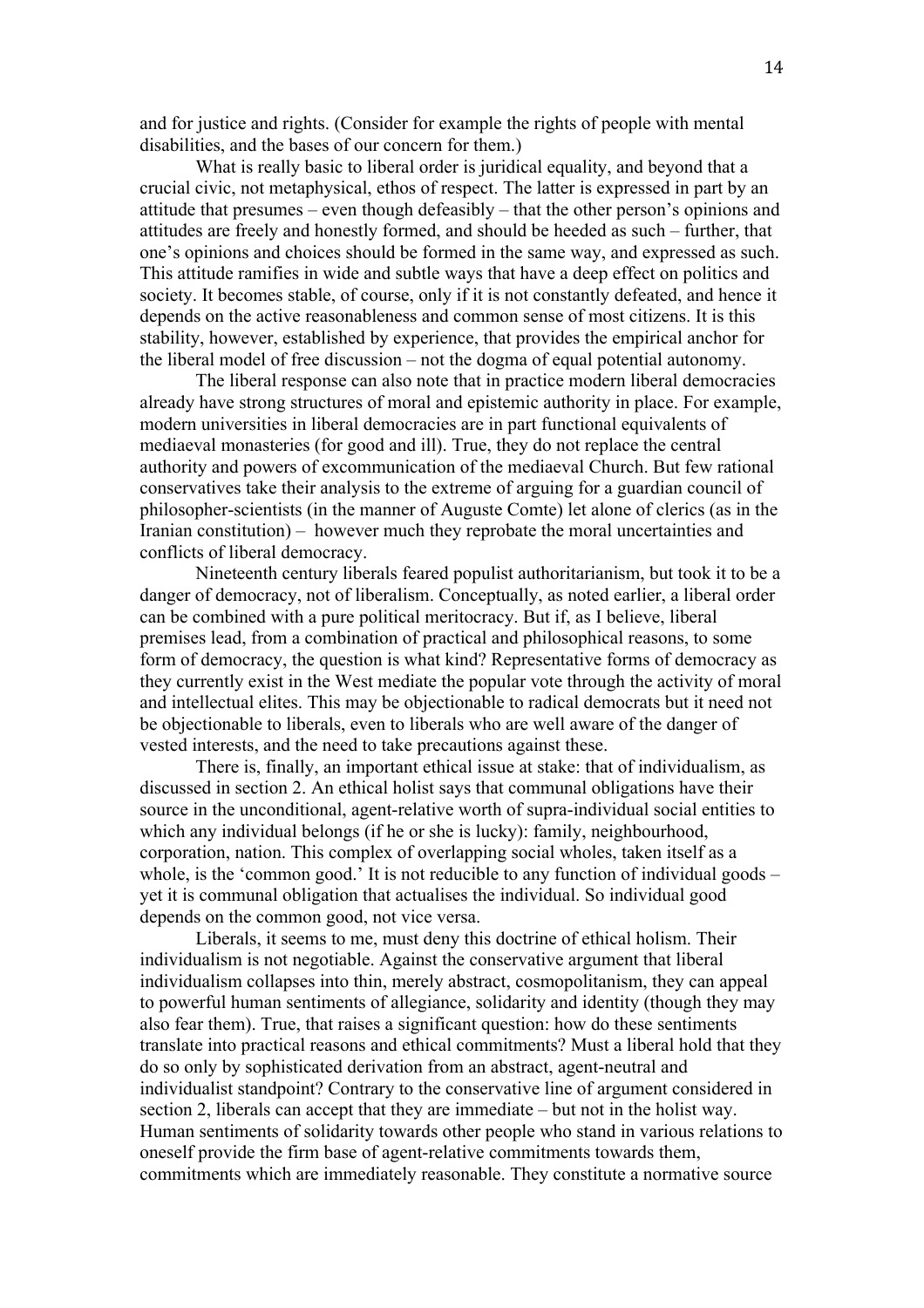that is *neither* based on any agent-neutral principle, *nor* dependent on the intrinsic agent-relative value of any supra-individual collectivity.

This response raises further questions which cannot be pursued here. But, finally, we should also note that, on the positive side, liberals can set the great liberation of ordinary people that liberal democracy has produced, and the space for stable and truthful communal life opened up by liberal institutions. To be sure, institutions can only 'open it up' – the task of maintaining a truly liberal ethical vision, as against a populist surrogate, requires continuing effort, both in politics and in civil society.<sup>26</sup>

<sup>&</sup>lt;sup>26</sup> Thanks to Andy Hamilton and Dudley Knowles for helpful discussion and advice.